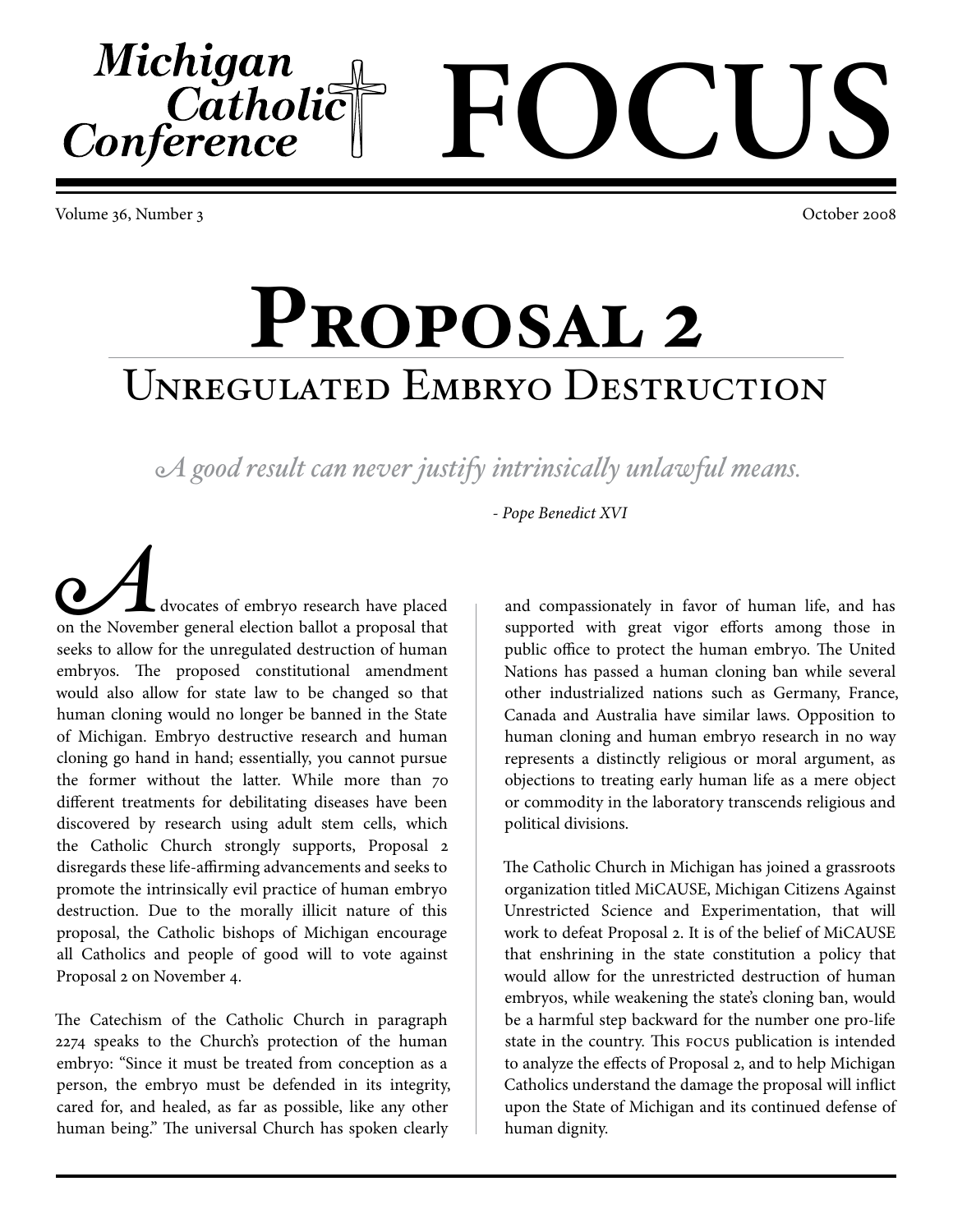## *Questions and Answers About Proposal 2 and Human Embryo Research*

#### **What are existing state laws related to embryo destructive research?**

Michigan has two laws that address human embryo research. The first is a statute from 1978 that prohibits the destruction of the human embryo for research purposes. The second is the state's cloning ban, which was enacted in 1998. While it is illegal to destroy a human embryo for research in Michigan, it is not illegal to research that embryo's stem cells if the embryo was destroyed elsewhere. Human embryonic stem cell research is not illegal in Michigan. It has been ongoing since 2003 at the University of Michigan Center for Human Embryonic Stem Cell Research, which receives both federal (taxpayer) and private dollars. In fact, the University has doubled its staff of human embryo researchers since the Center opened. Proponents of Proposal 2, however, publicly claim that human embryonic stem cell research is illegal in Michigan and that jobs are leaving the state.

#### **How does human cloning relate to embryo research and Proposal 2?**

In human cloning, the DNA from the nucleus of a person's body cell is inserted into an egg whose own genetic material has been removed, and the egg is then stimulated to begin embryonic development. The resulting cloned embryo would genetically be an almost identical twin to the person supplying the body cell. This overlaps with embryo research as human cloning may be done to create an embryo who will be destroyed to provide stem cells genetically matched to a patient, so the cells will not be rejected as foreign tissue. Cloning is a depersonalized way to reproduce, in which human beings are manufactured in the laboratory to preset specifications. It is not a worthy way to bring a new human being into the world.

Contrary to the claims of its supporters, Proposal 2 does absolutely nothing to protect Michigan's ban on human cloning. The only way to strengthen protections against human cloning would be to place the ban in the state constitution, which the proposal fails to do. There is nothing in this proposed constitutional amendment that protects the state's human cloning ban. In fact, if the Legislature were to

enact a law that weakens the cloning ban, as Senate Bill 52 would do, Proposal 2 would allow that bill to become law.

#### **Aren't the embryos just going to be thrown out anyway? Why not use them for research?**

This argument is simply invalid. For it to be consistent, society would then have to deem as disposable the terminally ill and condemned prisoners. "Using" the human embryos does not accurately describe embryonic stem cell research. The reality is that the living human embryo is willingly destroyed by the researcher in order to extract the embryo's stem cells. Besides, the fact that an embryonic human being is at risk of being abandoned by his or her parents does not give the government the right to destroy that infant human life.

The argument also fails to consider the long-term consequences of human embryo research. When the very limited number of human embryos have been destroyed, from where will the additional embryos come? The answer, as witnessed in both California and England, is egg extraction, a process that is extremely painful for women and opens the door for the exploitation of minorities, the poor and the most vulnerable. Embryo destructive research is neither pro-life nor consistent with the Church's teaching on social justice.

#### **What benefits have come from embryo destructive research?**

None. There has not been one treatment or cure for any debilitating disease since embryonic stem cells were first extracted from living human embryos over a decade ago. Since that time California, for example, has passed a bond proposal that uses \$300 million per year for 10 years in taxes to fund human embryo research. California scientists are now publicly acknowledging that the state's prohibition on buying and selling women's eggs is an impediment to human embryo research.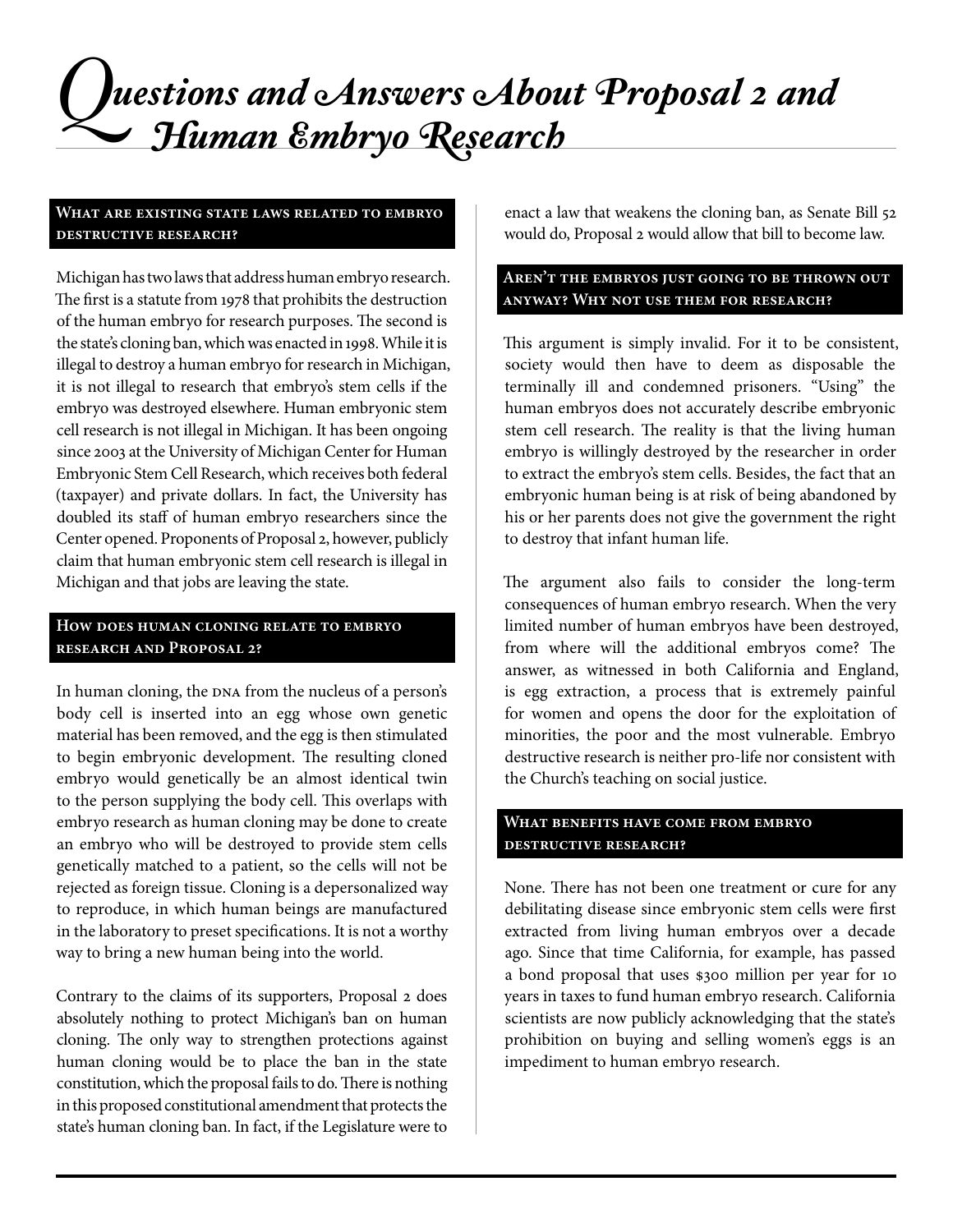#### **What benefits have come from stem cell research that does not destroy living human embryos?**

Researchers and scientists from the most prominent institutions in the country cite more than 70 debilitating diseases that either have been treated or cured with the advancements made with adult stem cells. The extraction of these cells do no harm to the donor person and can be found in numerous locations throughout the human body, including umbilical cord blood, the amniotic fluid that surrounds unborn babies, the placenta, dental pulp, and numerous others. Sickle cell anemia, lymphoma, leukemia, brain cancer, multiple sclerosis, spinal cord injury, corneal damage and many other medical conditions have benefited from adult stem cell research. Proposal 2 does nothing to advance the progress that has been made with adult stem cells.

*The Flaws of Proposal 2:*

that Harvard University biologists had transformed one type of pancreas cell into another, giving scientists a new way to grow replacement tissue. Researchers involved in these studies have all cited the ability to move forward with stem cell therapies while avoiding the destruction of human embryos.

#### **If Proposal 2 were to pass, how would embryo research be regulated?**

It wouldn't. In fact, it would be illegal to place any regulations or restrictions on human embryo research in Michigan. If Proposal 2 were to pass, human embryo destruction and research would become the first industry to be completely immune from any local or state laws. According to the proposed constitutional amendment, no laws shall be enacted that "prevent, restrict, or discourage stem cell research…" History has proven time and again

- • Allows for the unregulated destruction of and experimentation on human embryos
- Opens the door to human cloning in Michigan
- Prohibits Legislature from placing restrictions on human embryo destruction
- • Fails to promote stem cell research that does not destroy human embryos

#### **Have other research advancements been made in stem cell research?**

Yes, and they do not necessitate the destruction of human embryos. Last November two separate groups of scientists, one in the United States and the other in Japan, succeeded in reprogramming human skin cells into embryonic-like cells. These "Induced Pluripotent Stem" (iPS) cells were able to differentiate into any other type of human tissue, meaning they perform the same functions as those sought by supporters of embryo research. Many prominent scientists have since abdicated human embryo research in favor of iPS cells, including Dr. James Thomson, the individual who first isolated stem cells from embryos and one of the authors of the iPS studies. In August, a separate group of researchers in Japan announced they had derived embryonic-like cells from the wisdom teeth of a 10-year old girl. Later that month, the journal *Nature* reported

that science without regulation or oversight presents tremendous dangers to the human community. The lack of legislative oversight and morally flawed nature of this proposal have convinced both the Republican Senate Majority Leader and the Democratic Speaker of the House, along with numerous other legislators from both political parties, to oppose Proposal 2.

> *Embryo destructive research is neither pro-life nor consistent with the Church's teaching on social justice.*